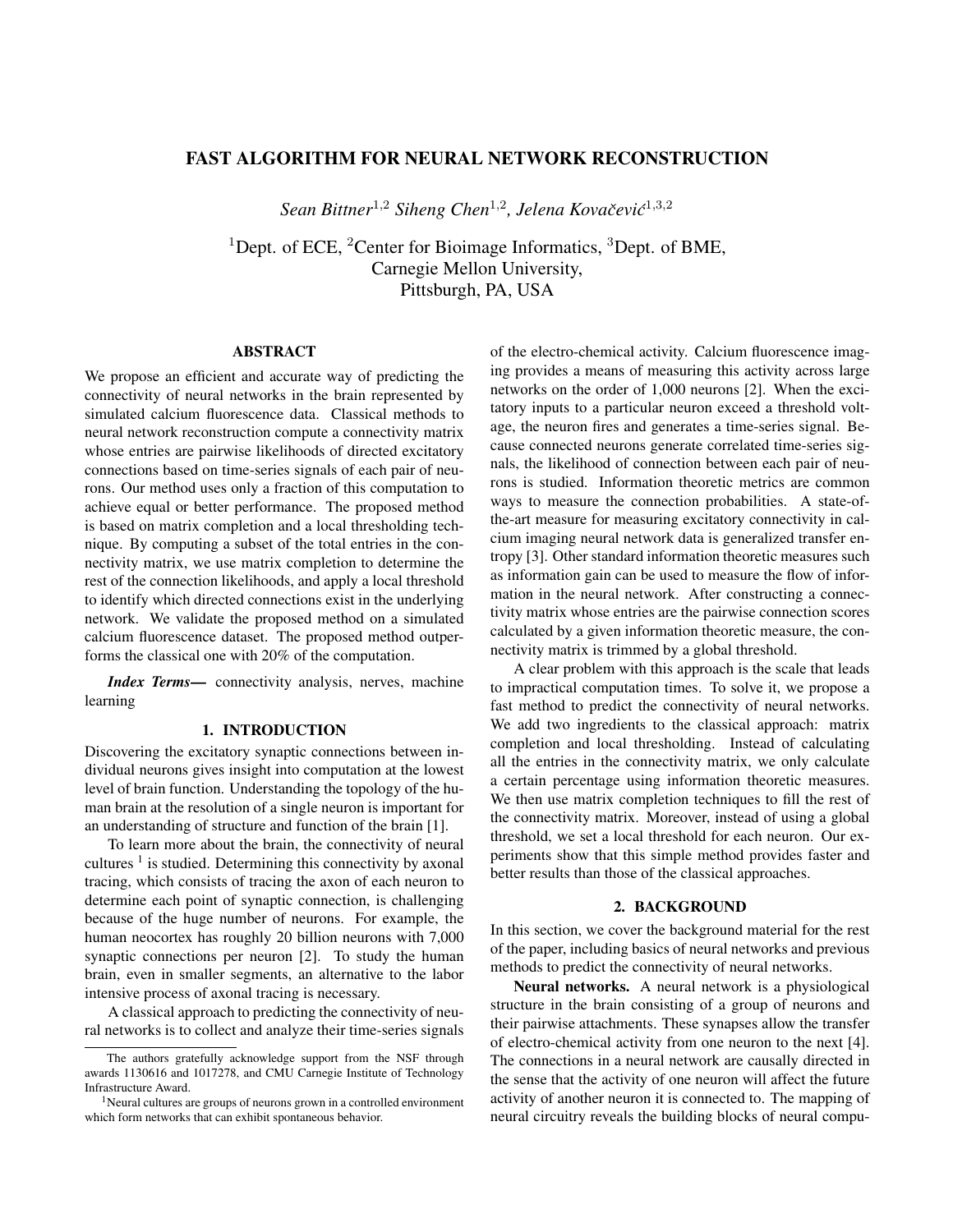tation, which provides an understanding for how people learn and reason.

The activity of a neuron is defined by the changes in its membrane potential. A neuron will fire when the level of excitatory input from its neighbors exceeds a particular threshold voltage. The firing of the neuron results in the propagation of an action potential down the axon to synapses, where this signal is passed to other neighboring neurons. The membrane potential of each neuron is measured throughout the course of some network activity, resulting in time-series signals for each neuron in the neural network. These time-series signals are analyzed to reconstruct the neural network's excitatory connectivity.

Previous methods. A classical framework to predict the connectivity of neural networks includes two components, connectivity matrix construction and global thresholding, as in Figure 1. In the block of connectivity matrix construction, the scores for the likelihood of each pairwise connection are calculated and stored in a connectivity matrix. Then, a global threshold corresponding to the expected number of connections in the neural network is set to decide whether each connection exists. In other words, if the pairwise connectivity score is higher than the global threshold, the corresponding nodes are connected, and vice versa.



Fig. 1: Classical framework.

A connectivity matrix is a matrix whose entries are the pairwise connectivity scores. Consider a dataset that has N neurons, and form a connectivity matrix  $X \in \mathbb{R}^{N \times N}$ , whose entry  $X_{i,j} = d(\mathbf{s}_i, \mathbf{s}_j)$  denotes the connectivity score from the *i*th to the *j*th neuron, where  $s_i$  and  $s_j$  are the time-series signals corresponding to the  $i$ th and  $j$ th neurons, respectively, and  $d$  is a predefined function to measure the connectivity. For greater values of  $X_{i,j}$ , the likelihood of connectivity is higher.

Two approaches that predict excitatory connections well in the simulated calcium fluorescence data are generalized transfer entropy and information gain. Each of these measures calculates scores indicating the likelihood of a directed excitatory connection between each pair of neurons. Information gain calculates the decrease in uncertainty (or the increase in information) of a neuron's activity given the activity of another neuron. If the information gain from  $s_i$  to  $s_j$ , denoted  $IG(s_i, s_j)$ , is relatively high with respect to other directed connections in a neural network, it is reasonable that an excitatory connection between the neurons accounts for the information flow between them.

Transfer entropy [5] measures how useful the causal history of one time-series signal is in predicting the next state of another time-series signal. Rather than standard transfer entropy, we use a modified form to improve results on calcium fluorescence neural network data introduced by [3], called generalized transfer entropy. The generalized transfer entropy from  $s_i$  to  $s_j$ , denoted GTE( $s_i, s_j$ ), is calculated by ignoring network samples that occur during periods of high global fluorescence activity. Global fluorescence levels above a critical fluorescence threshold indicate burst phases in the neural culture's activity, which are not representative of the underlying network. For this reason, samples determined to be in these burst phases are not used in the measure. Also, transfer entropy is generalized to calcium fluorescence neural network data by including same time-bin interactions. This means that predictive information about a neuron's fluorescence activity level can be gathered from the same network sample. This is necessary because neurons interact on a 1ms time basis, while the sampling period of imaging modalities used for calcium fluorescence imaging is roughly ten times as long. Note that for the previous two approaches, the fluorescence data is discretized into bins to calculate the probability distributions.

### 3. PROPOSED METHOD

The main disadvantage of the previous methods is the computational cost. To solve this, we propose a fast solution by adding two novel ingredients to the classical framework: matrix completion and local thresholding.

Framework. We propose a framework to predict the connectivity of neural networks that includes three components: connectivity matrix semi-construction, connectivity matrix completion, and local thresholding, as in Figure 2. For connectivity matrix semi-construction, we randomly sample a few indices in the connectivity matrix, and compute the corresponding connectivity scores by using the methods discussed in Section 2. For connectivity matrix completion, we fill in the rest of the connectivity matrix by using the matrix completion techniques. For local thresholding, we set a local threshold for each node to decide whether a connection exists.



Fig. 2: Proposed framework.

Connectivity Matrix Semi-Construction. Similarly to connectivity matrix construction in the classical framework, connectivity matrix semi-construction calculates the pairwise connectivity scores by using one of the information theoretic approaches. The difference is that connectivity matrix semiconstruction computes only a fraction of the connectivity matrix. We randomly calculate some entries in a connectivity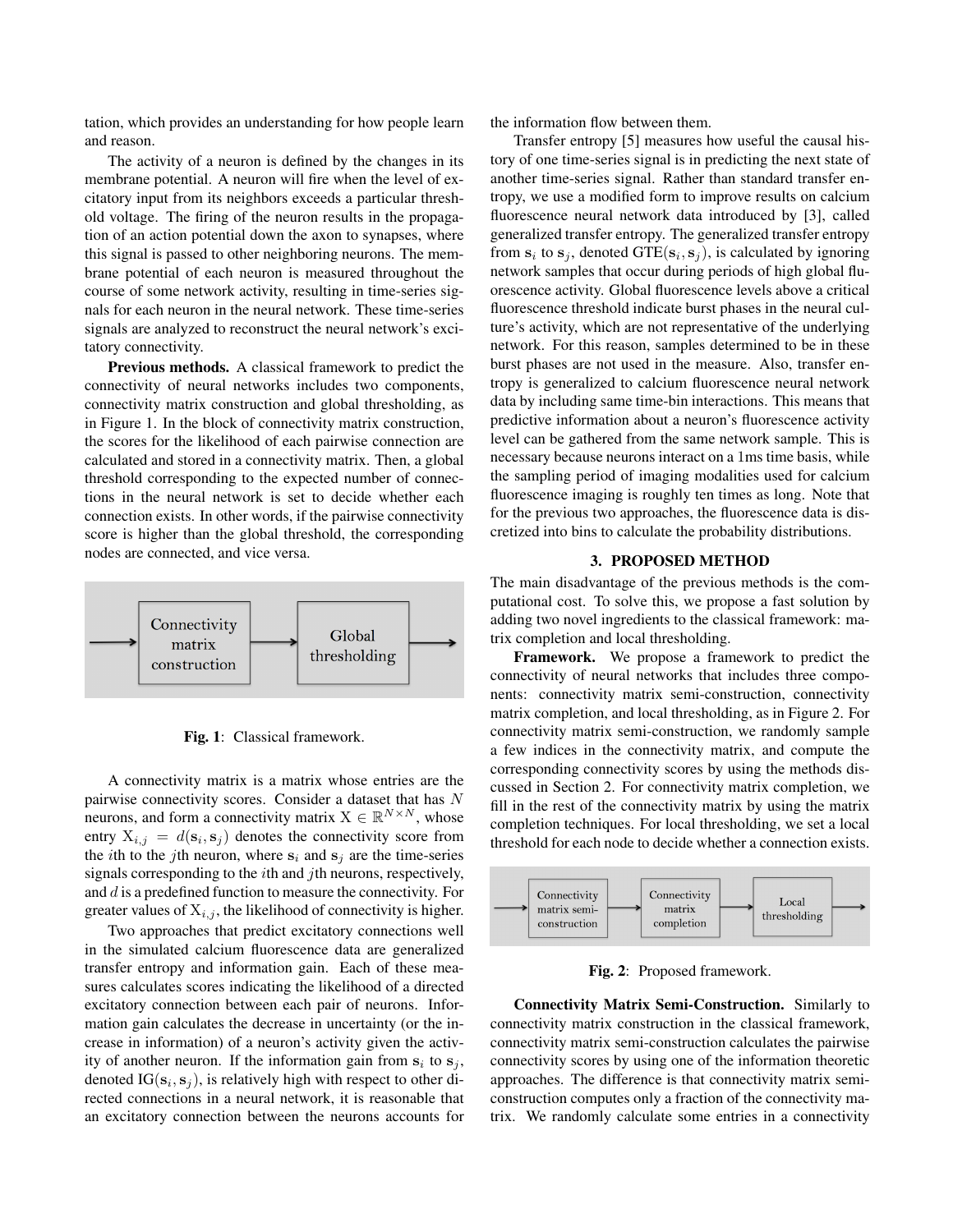matrix X, denoted as  $X_{\mathcal{M}}$ , by using one of the information theoretic measures discussed in Section 2.

Connectivity Matrix Completion. Following connectivity matrix semi-construction, we fill in the rest of the connectivity matrix using matrix completion techniques. We use the fact that neurons often connect to other neurons in similar ways. For example, two different neurons may connect to the same neuron. This similarity of connectivity causes a low-rank connectivity matrix. We can then use a low-rank matrix to approximate the entire connectivity matrix, however, minimizing the rank with constraints is known as a nondeterministic polynomial-time hard problem [6]. To solve this, a convex relaxation is achieved by using the nuclear norm [6]. The unmeasured part is then estimated as follows:

$$
\widehat{X} = \arg\min_{Z} \|Z_{\mathcal{M}} - X_{\mathcal{M}}\|_{2}^{2} + \lambda \|Z\|_{*}, \quad (1)
$$

where  $X_{\mathcal{M}}$  is the calculated entries in the connectivity matrix,  $Z_M$  is the corresponding entries of the connectivity matrix approximation  $Z$ ,  $\lambda$  is the tuning parameter to control the rank, and  $\lVert \cdot \rVert_*$  denotes the nuclear norm, which is the sum of all the singular values. Since (1) is a convex optimization problem, it can be solved efficiently by any convex optimization solver. Note that solving (1) is much cheaper than calculating the pairwise connectivity scores by using the information theoretic measures. For example, if we calculate only half of the connectivity matrix, we reduce the computation by half.

Local Thresholding. Rather than directly applying a global threshold to the completed connectivity matrix  $X$  to determine the underlying connections of the neural network, we use a local thresholding method that involves normalizing each row of the connectivity matrix before applying the global threshold. The use of the local threshold is motivated by the fact that each row of the connectivity matrix corresponds to a neuron's outgoing neighbor connectivity scores.

A neuron in a network reconstructed using global thresholding, may incorrectly have fewer connections than it has in the ground truth network, because the neuron's connectivity scores (the entries in the row corresponding to that neuron) fall below the global threshold. Remember that before calculating information theoretic measures, the discretization of the fluorescence data is required. Due to the unfavorable boundary conditions in the discretization, some neurons can have smaller connectivity scores than they should have, leading to fewer connections. Similarly, some neurons can have larger connectivity scores than they should have, leading to more connections. In the network, however, neurons often have a similar number of connecting neurons [3]. It makes sense to apply a local threshold for each individual neuron. This is achieved by normalizing each row of the completed connectivity matrix by the  $l^2$  norm,

$$
\mathbf{X} = \left[ \frac{\hat{\mathbf{X}}_{i,j}}{\sqrt{\sum_{j} \hat{\mathbf{X}}_{i,j}^2}} \right]_{i,j=0,1,\cdots,N}
$$

We found that the  $l<sup>1</sup>$  norm had similar performance to the  $l^2$  norm. Once the completed connectivity matrix has been

.

normalized, a local threshold is selected according to the expected number of connections in the neural network.

### 4. EXPERIMENTAL RESULTS

In this section, we validate the proposed framework on a simulated calcium fluorescence dataset provided by [3]. This dataset has been the subject of the Kaggle connectomics challenge in which participants determine the connectivity of a 1,000 neuron network by using simulated calcium fluorescence data. Participants are encouraged to outperform the standard measures in neural network reconstruction such as generalized transfer entropy and information gain.

Dataset. A simulated dataset is necessary to evaluate reconstruction approaches due to the unavailability of ground truth of connectivity for physical neural networks on the scale of 1,000 neurons. The simulated calcium fluorescence dataset we use to evaluate our reconstruction method is based on dissociated cortical neural cultures with blocked inhibitory GABAergic transmission. This means that all neural activity is based on the excitatory connectivity [3]. A complete description of how the simulated calcium fluorescence data was generated can be found in [3].

A variety of 1,000 neuron datasets with varying levels of clustering and noise are available through the Kaggle connectomics challenge. We compare our results on the four datasets where clustering and noise level are typical of a 1,000 dissociated cortical neuron culture. We refer to these datasets as normal-1, normal-2, normal-3, and normal-4. Each dataset is 1 hour of simulated calcium fluorescence data with a 20ms sampling period. Since each time-series contains 179, 500 samples, joint probability distribution calculation for each pair of time-series is computationally expensive. This motivates the use of matrix completion to reduce computation.

Experimental Setup. For each 1,000-neuron dataset, we perform semi-construction at 10%, 20%, 50%, 90%, and 100% of the connectivity matrix entries for both measures, generalized transfer entropy (GTE) and information gain (IG). For IG, an impurity measure must be specified to calculate uncertainty in the time-series signals. We choose Shannon entropy as a standard measure of uncertainty. For matrix completion, we choose the tuning parameter  $\lambda$  to be 0.001. In each experiment, we perform matrix semi-construction with 10 different randomly selected sets of indices. We report the average performance in AUC (area under the ROC curve), for each experiment. These experiments were run on a laptop with 2.50GHz Intel Core i5 processor and 8 GB of RAM.

Results. Figures 3 and 4 compare the performance of our proposed method with GTE and IG respectively at different levels of semi-construction on each dataset. We measure our performance in area under the ROC curve (AUC). The blue (left) and red (right) bars show performance with local thresholding and global thresholding respectively. We see that local thresholding increases reconstruction performance in all cases. Particularly, the performance of the classical approach